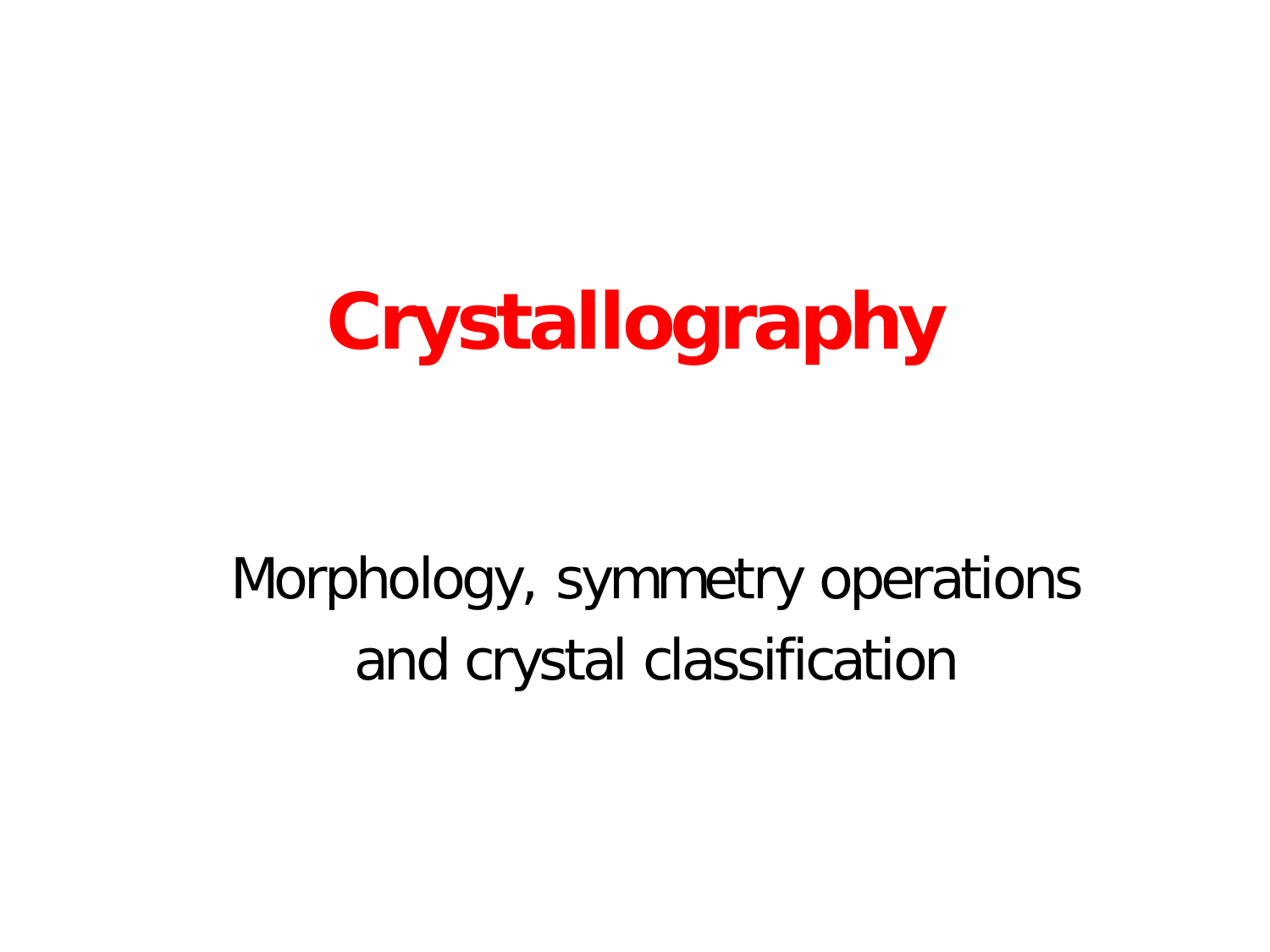# Morphology

The study of external crystal form.

A crystal is a regular geometric solid, bounded by smooth plane surfaces.

Single crystals on the most basic level may be **euhedral**, **subhedral** or **anhedral**.

Hedron (Greek – face); Eu and An (Greek – good and without);  $Sub$  (Latin – somewhat).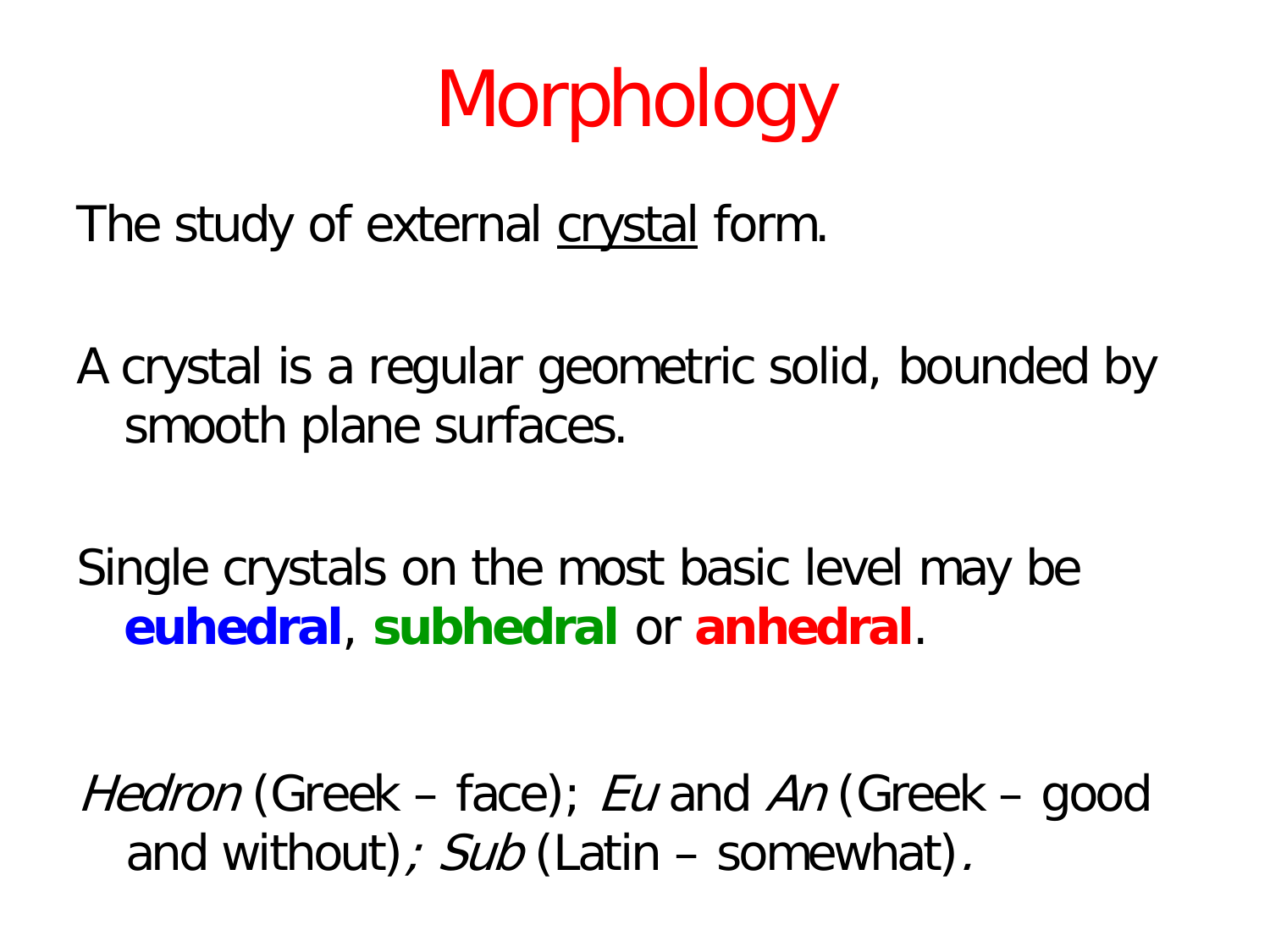







Which is which in this sketch?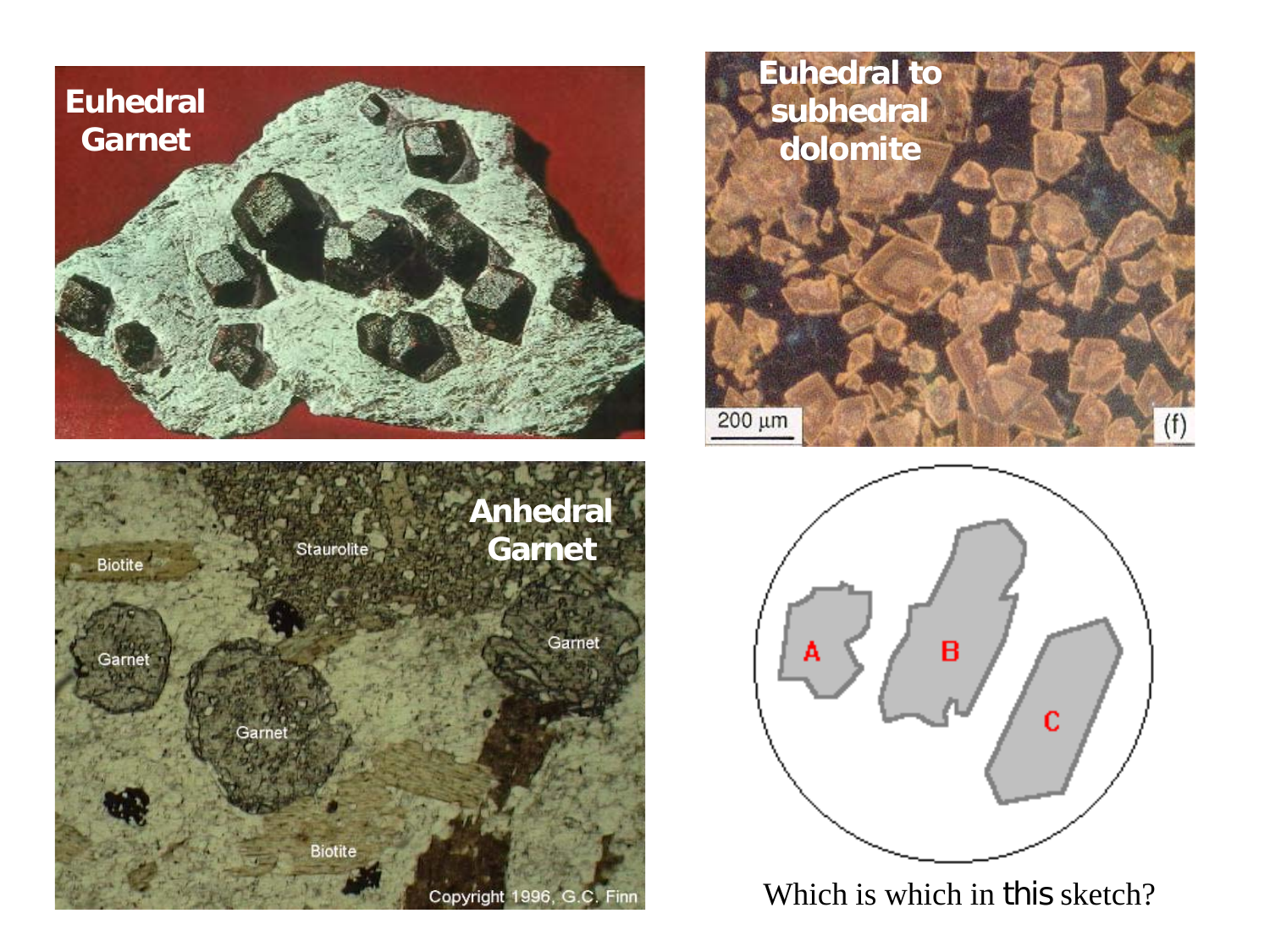#### External crystal form is an expression of internal order

#### **The Unit Cell**

The smallest unit of a structure that can be indefinitely repeated to generate the whole structure.

Irrespective of the external form (euhedral, subhedral, or anhedral) the properties and symmetry of every crystal can be condensed into the study of one single unit cell.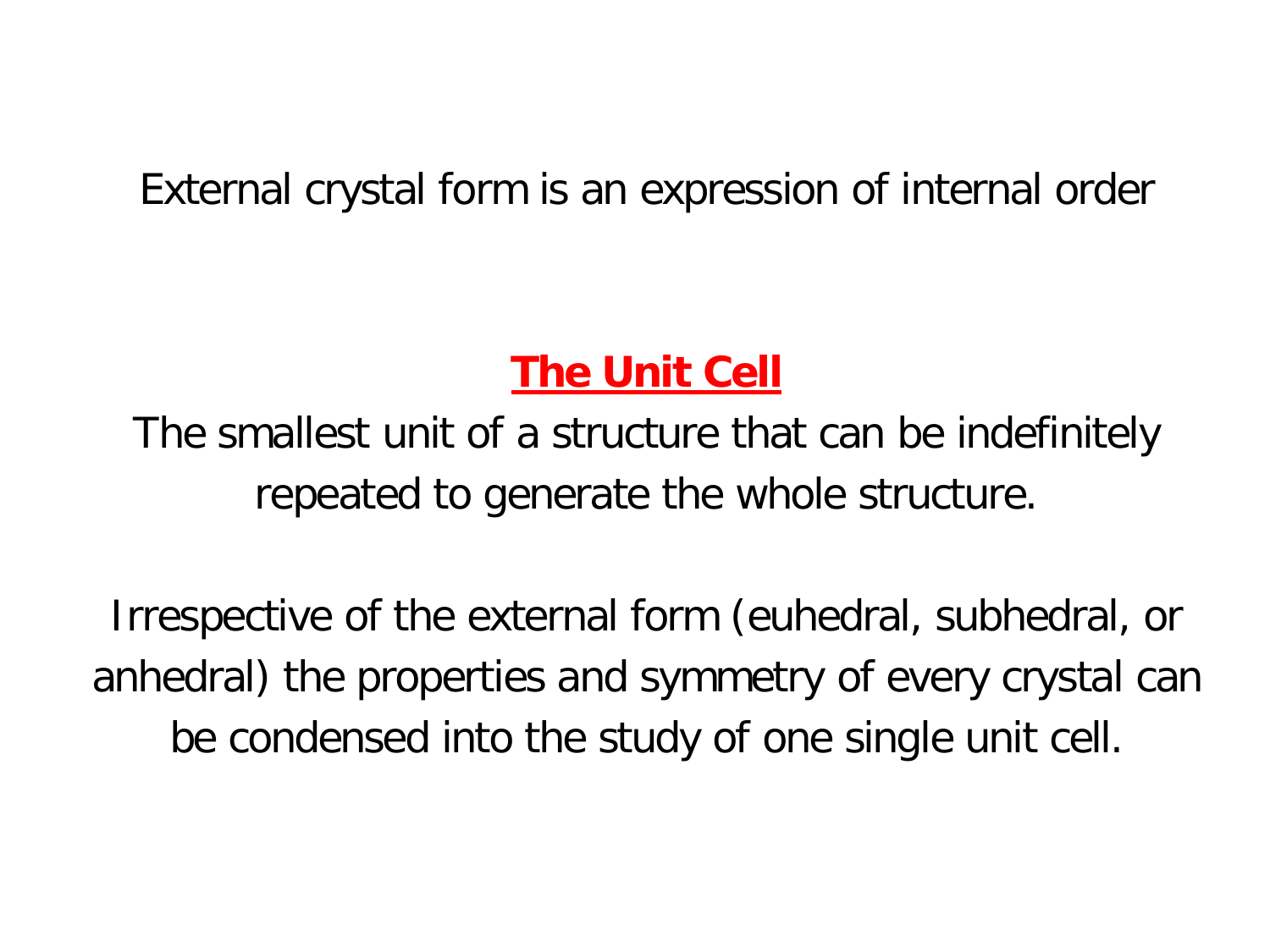### Repetition of unit cell creates a motif

In this example the unit cell is a cube.

It is a constant.







The arrangement and stacking differs between shapes.

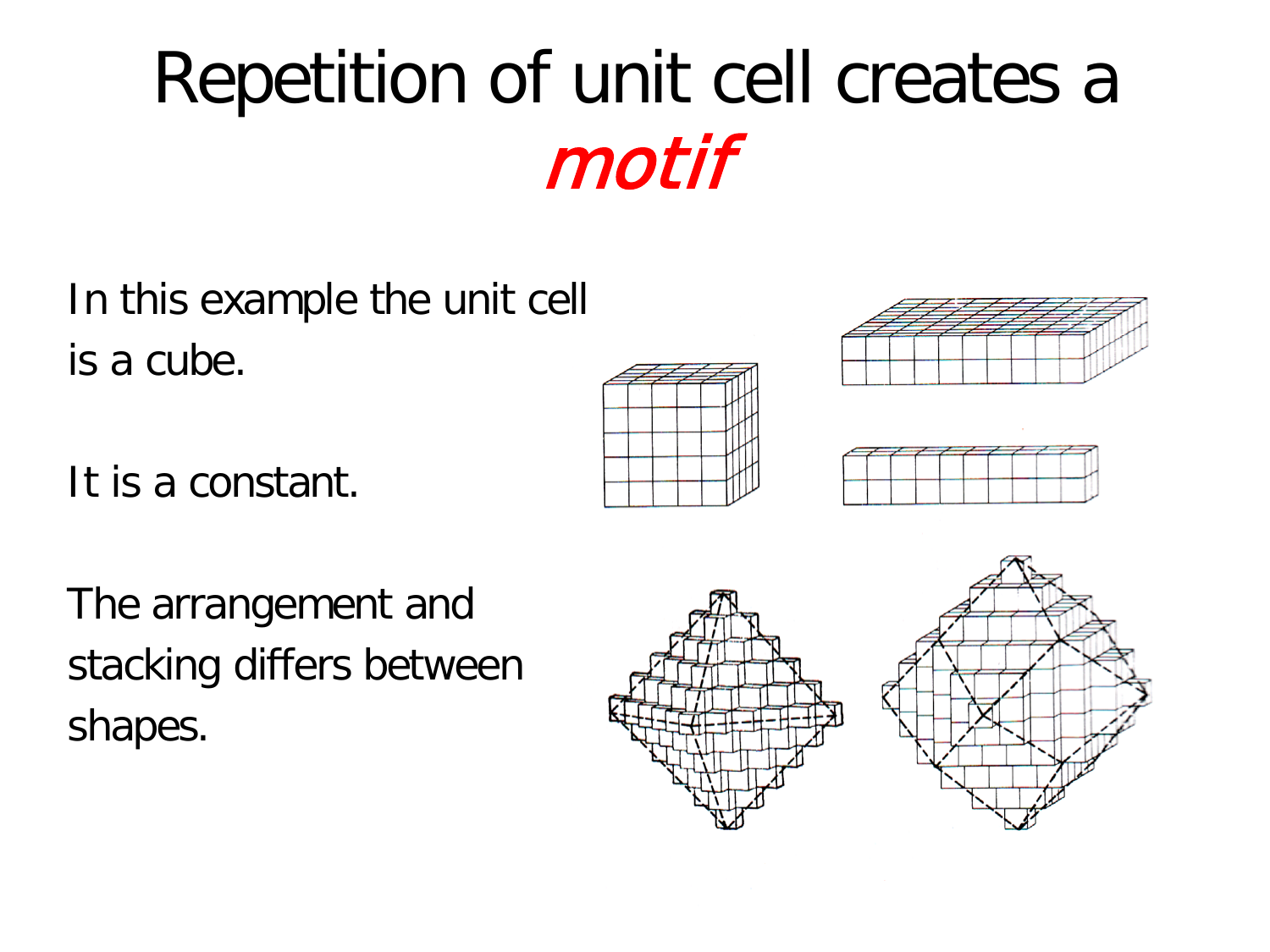#### Elements of symmetry identified in the unit cell will be present in the crystal

Elements without translation

Mirror (reflection)

Center of symmetry (inversion)

Rotation

Glide

These are all referred to as (a) symmetry operation(s).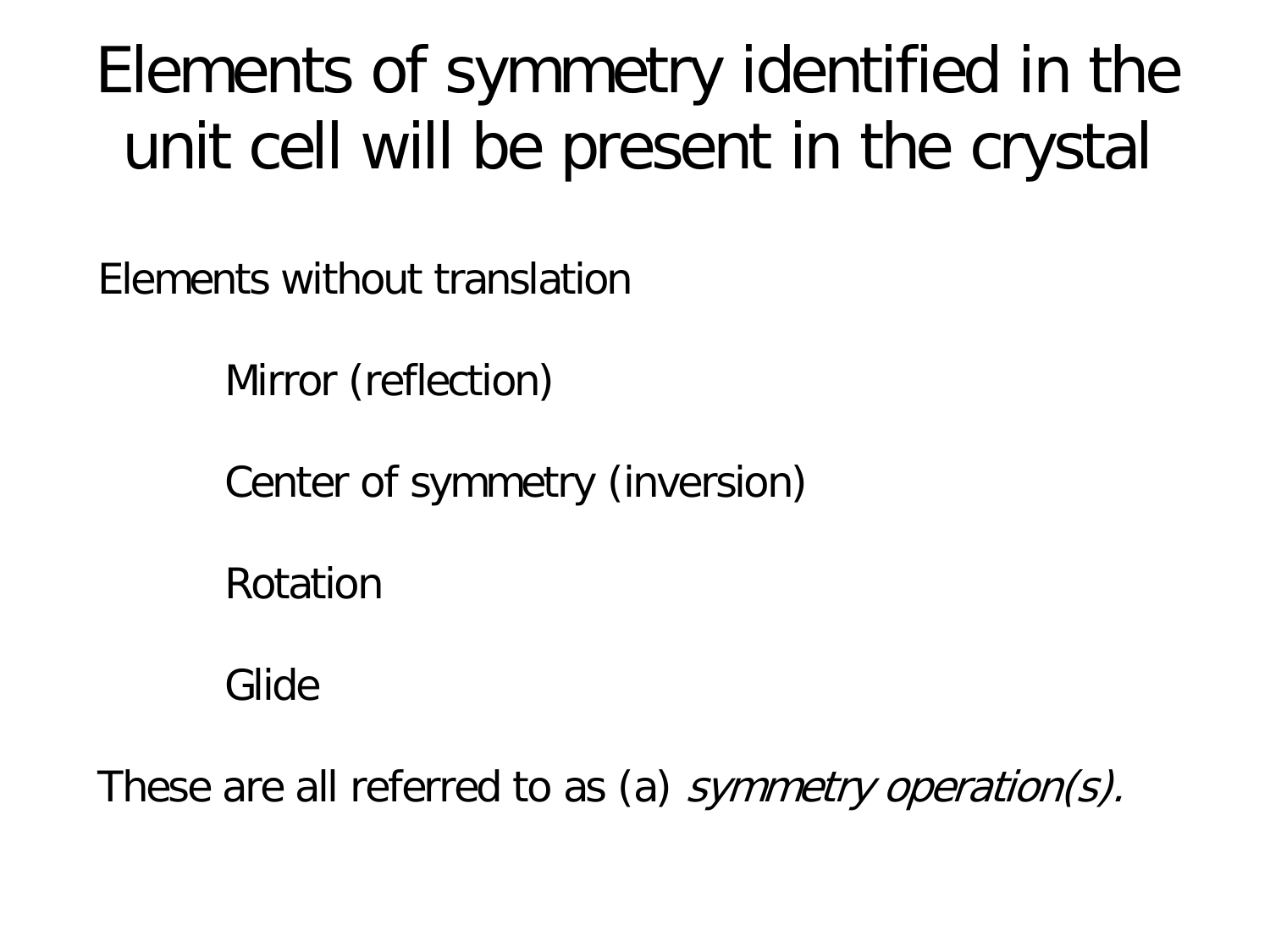

In 3 dimensional space the translations can be labelled x, y and z (or 1, 2 and 3).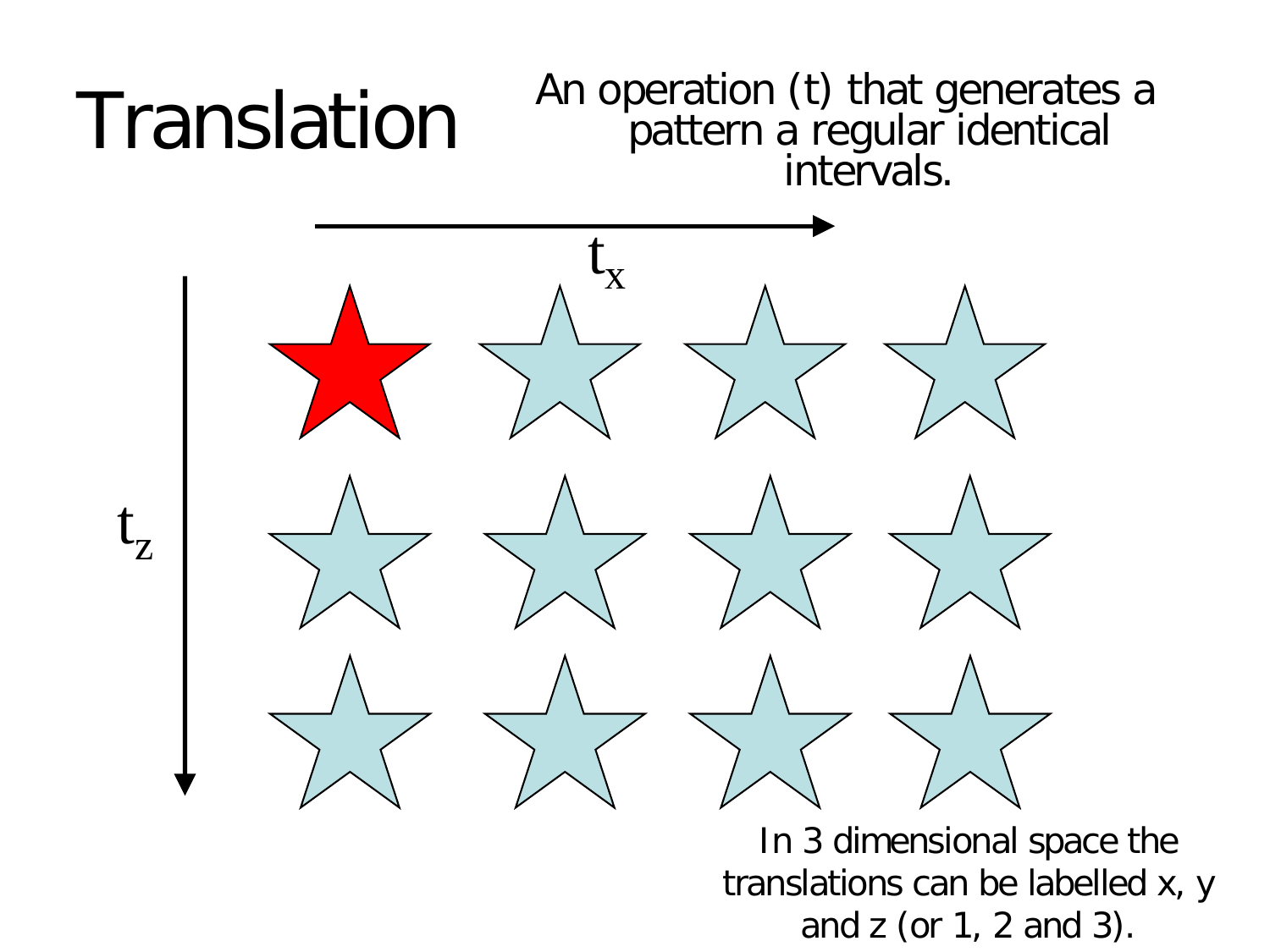Rotational symmetry is expressed as a whole number (n) between 1 and ∞. n refers to the number of times a motif is repeated during a complete 360° rotation.

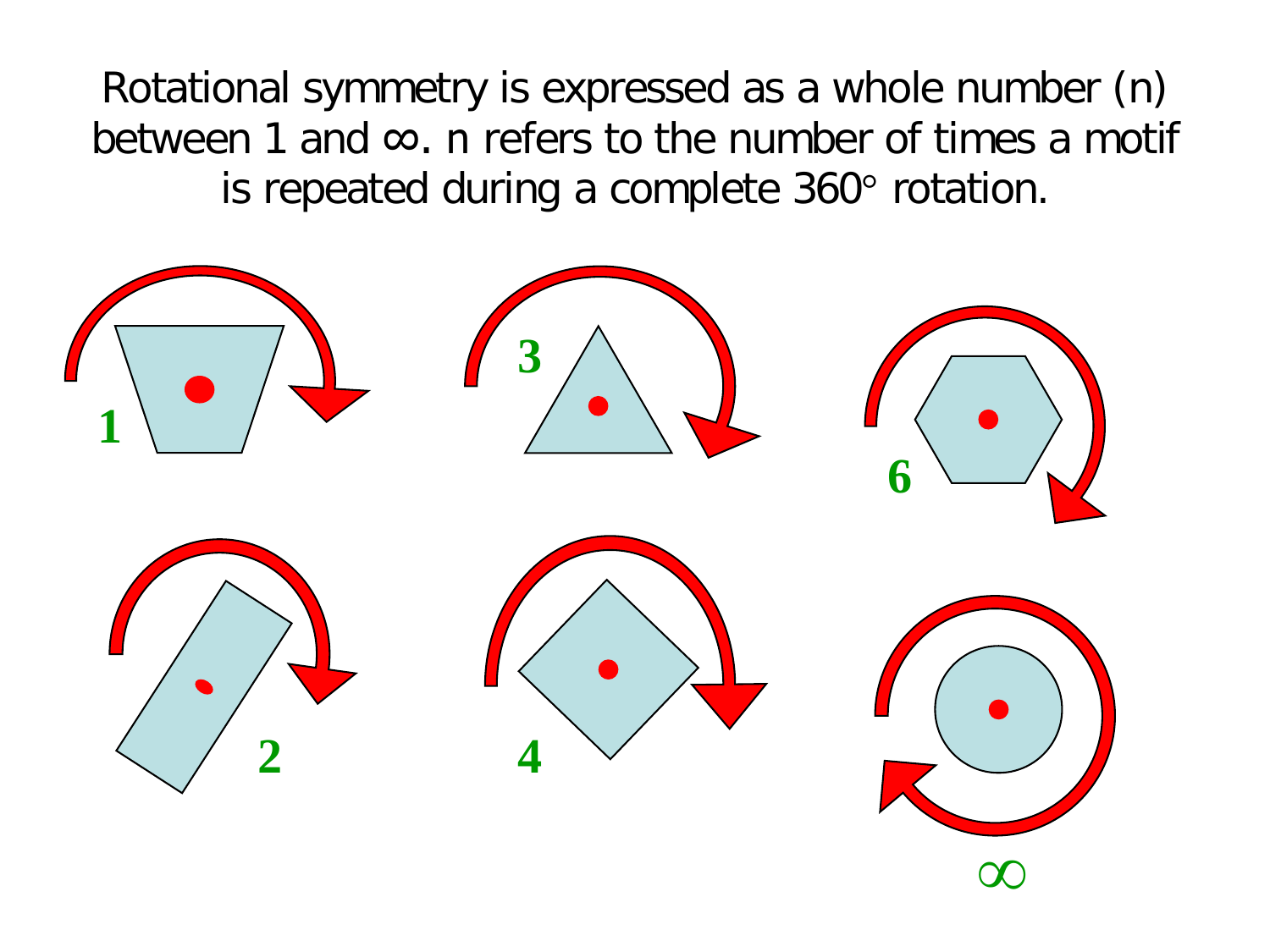#### Rotation produces patterns where the original motif is **RETAINED**.



Both original and rotation have the same "handedness". They are **CONGRUENT**.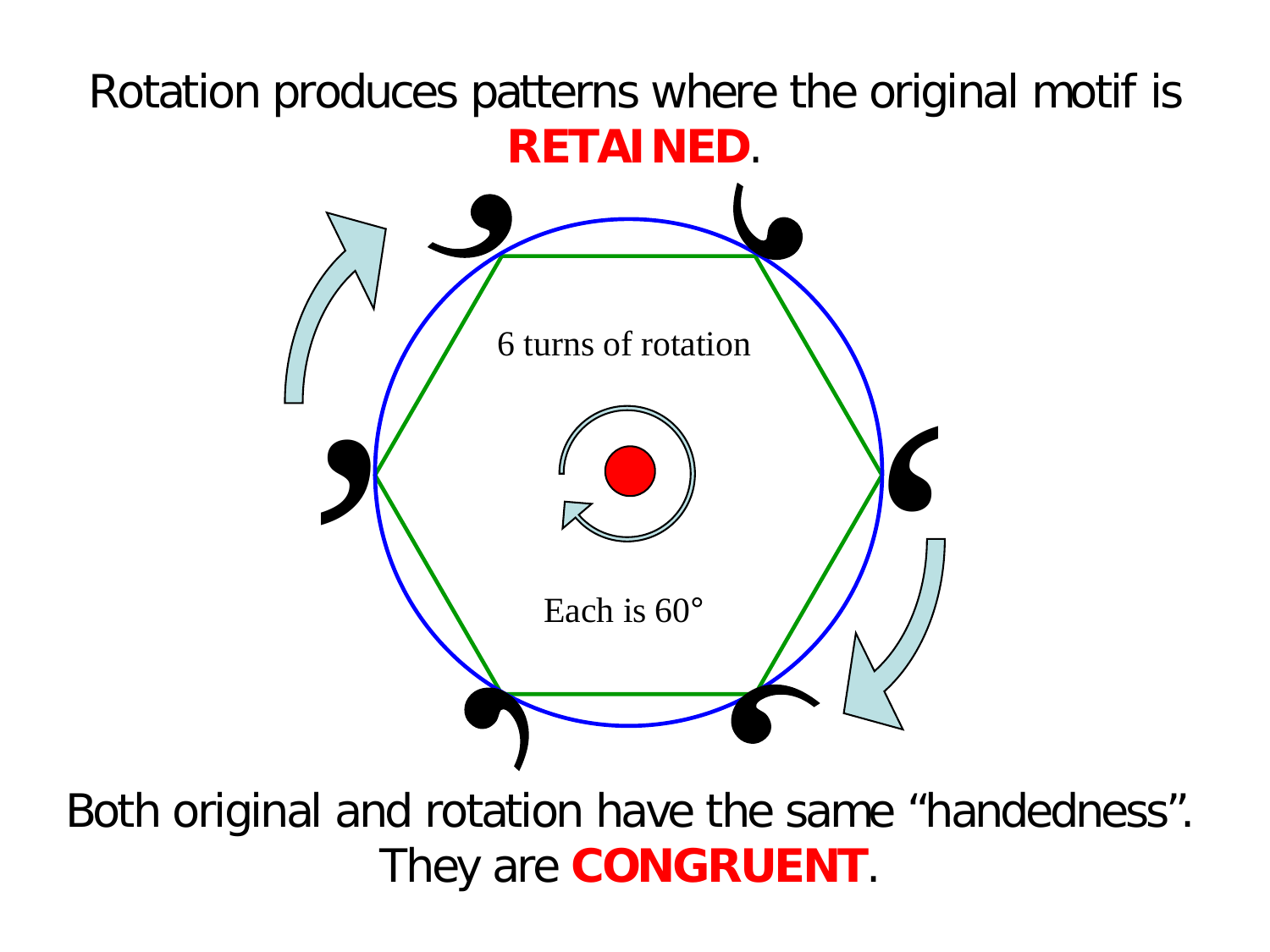# Glide A two-step operation: reflection<br>
Glide followed by translation (g)



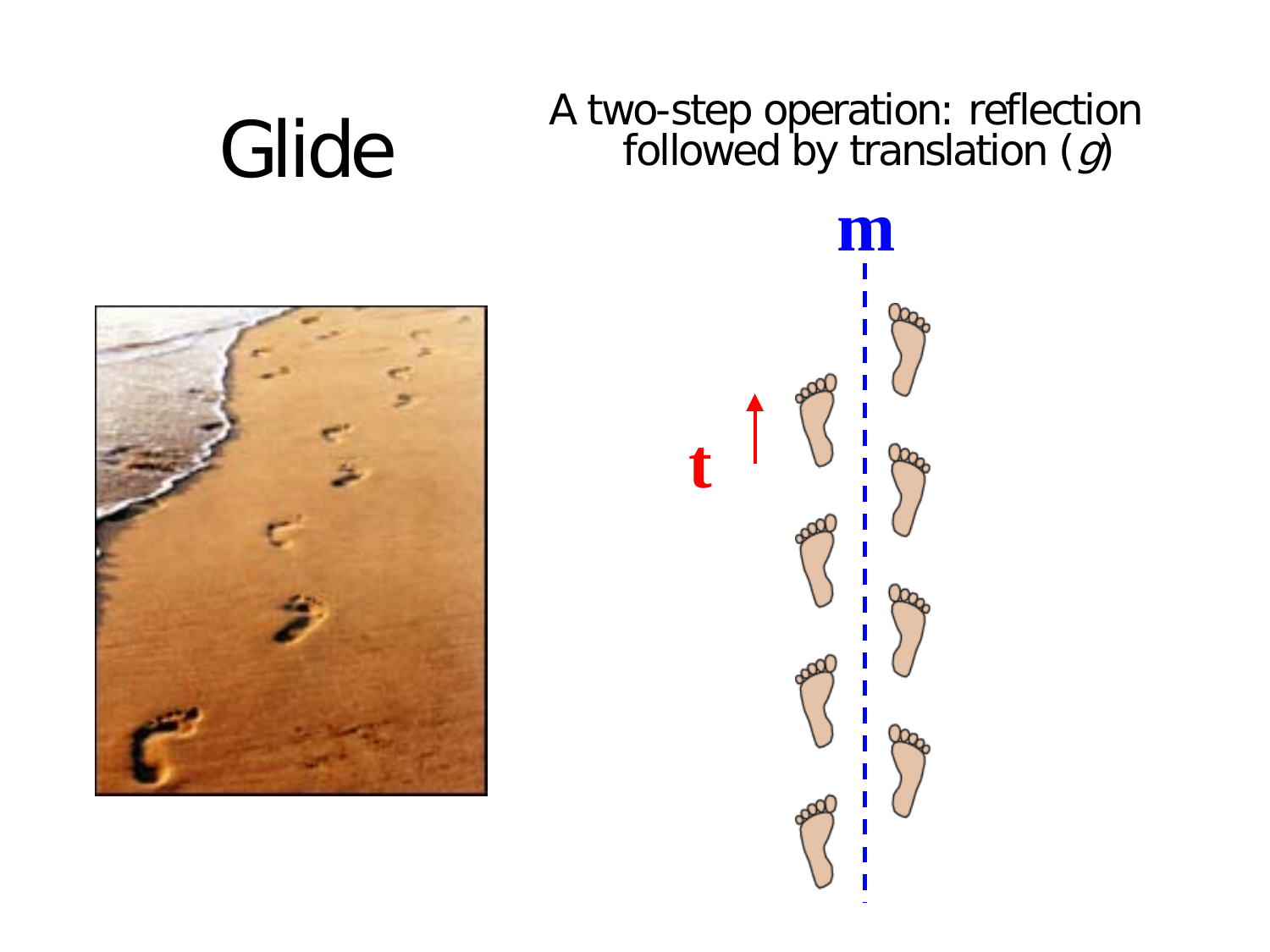An *inversion (i)* produces an inverted object through an *inversion center*.

Draw lines from every point on the object through the inversion center and out an equal distance on the other side.



*<sup>i</sup>* Is the operation congruent, or does it create an enantiomorphic pair?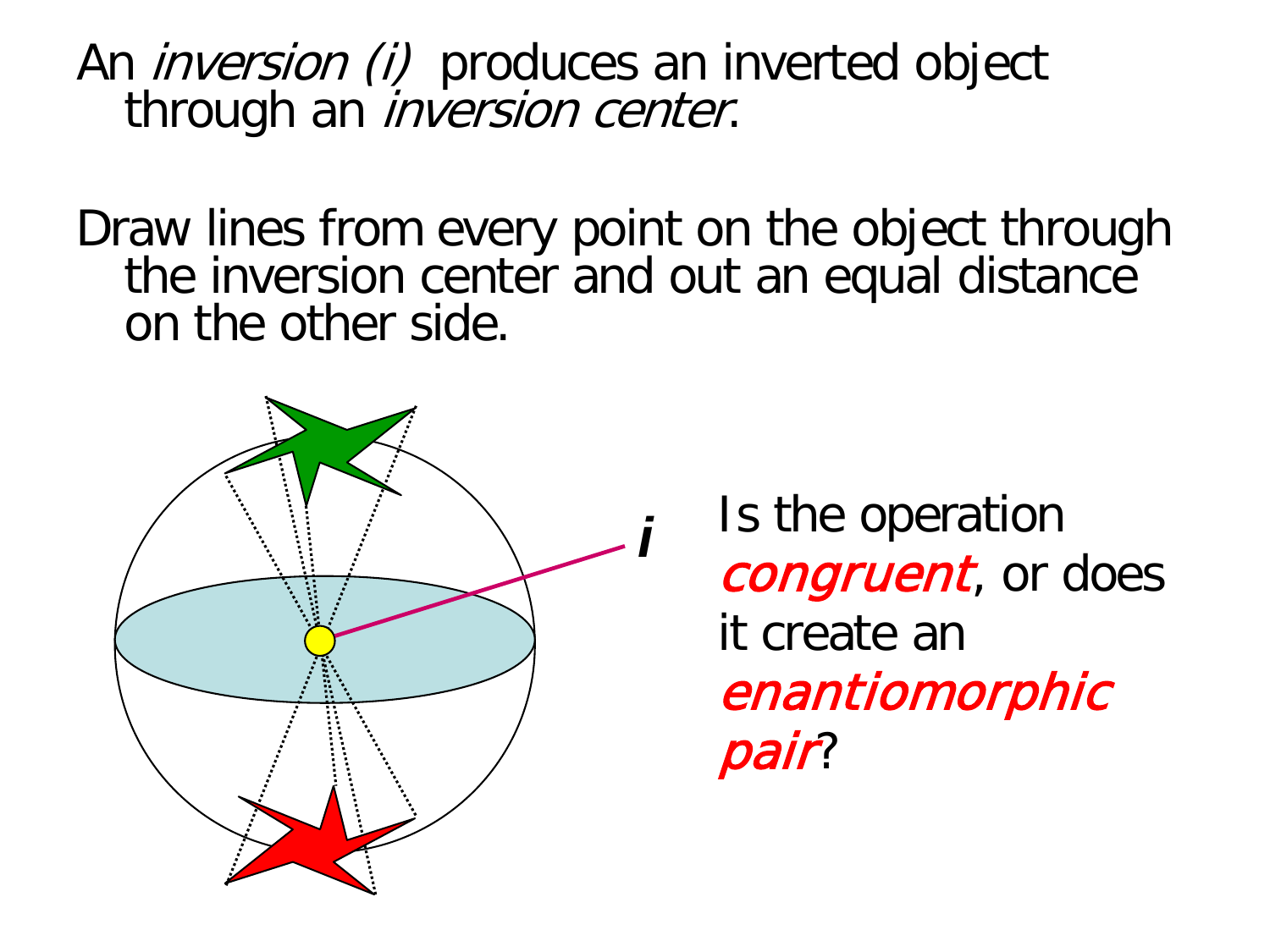### m i Reflection versus Inversion



Let us look at this purely in 2 dimensions.

Reflection of a 2-dimensional object occurs across a plane (m)

i

After inversion everything is an equal and opposite distance through a single point *i.* 

Results in congruent pairs.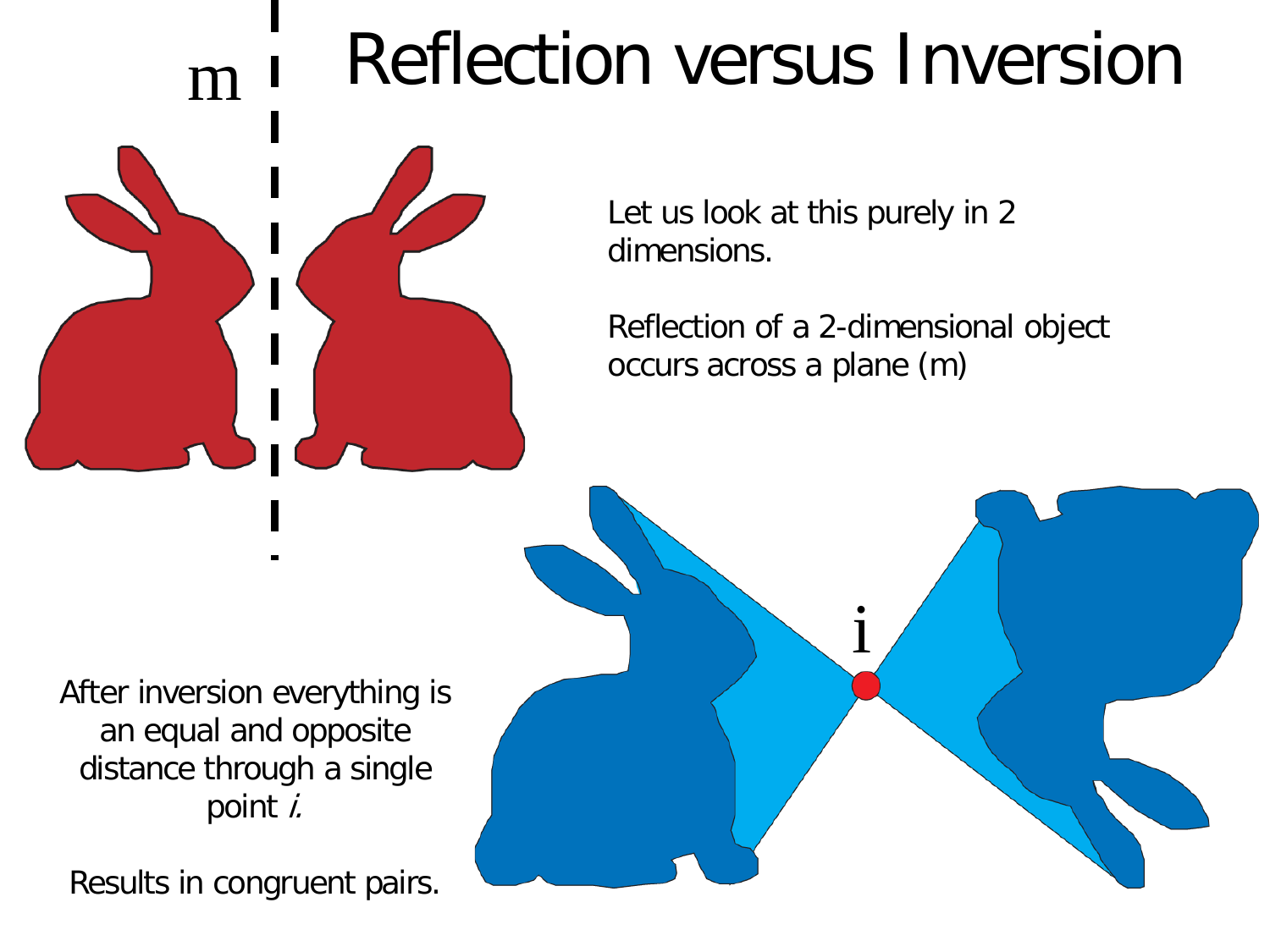### Combination of Rotations

Moving from 2 dimensional to 3 dimensional systems (real crystals) multiple rotation axes may be identified.

RULE: All symmetry operators must intersect at a single point.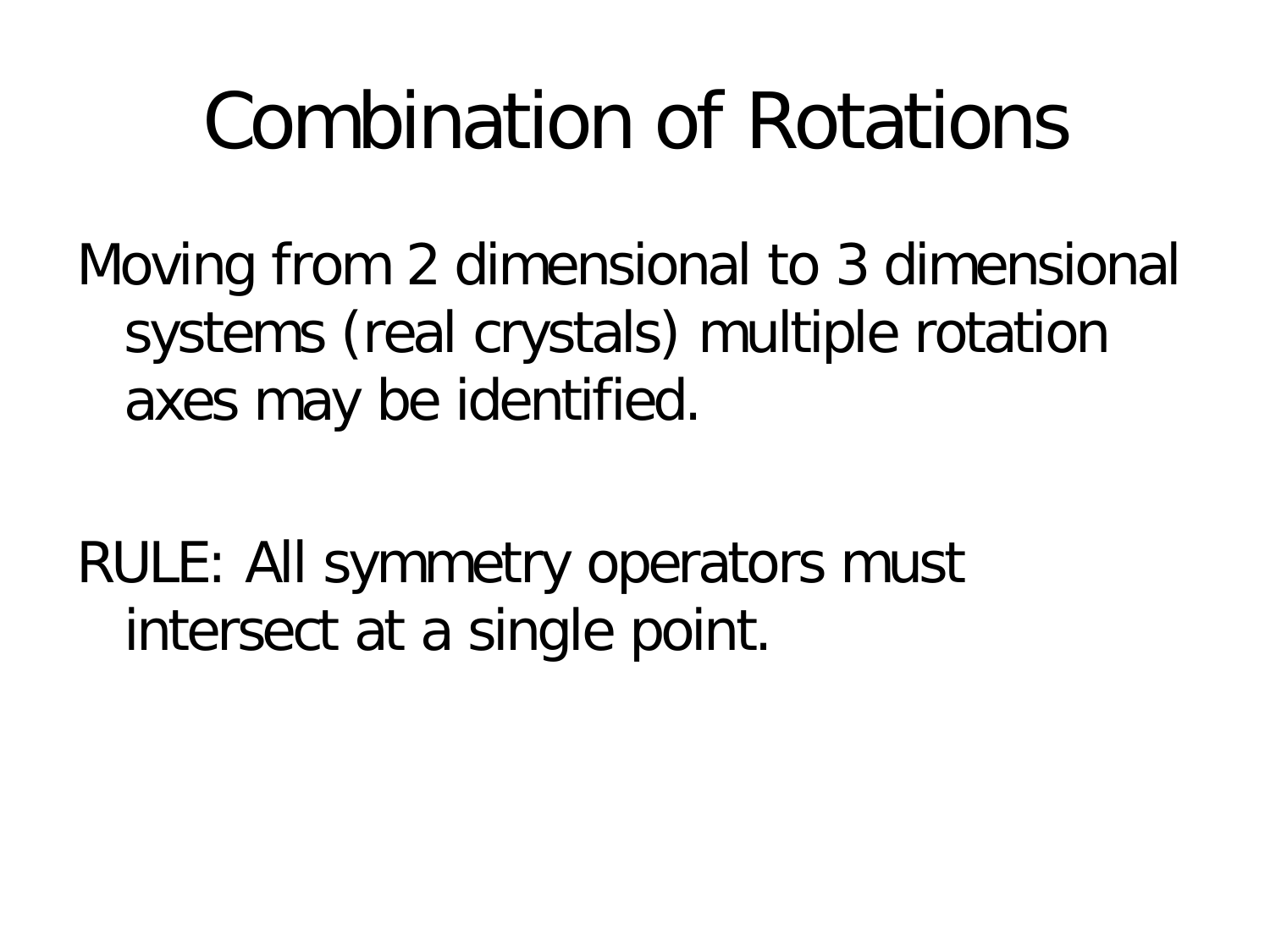

2-fold rotation: 180° rotation



3-fold rotation: 120° rotation



4-fold rotation: 90° rotation



6-fold rotation: 60° rotation

 $m$  mirror plane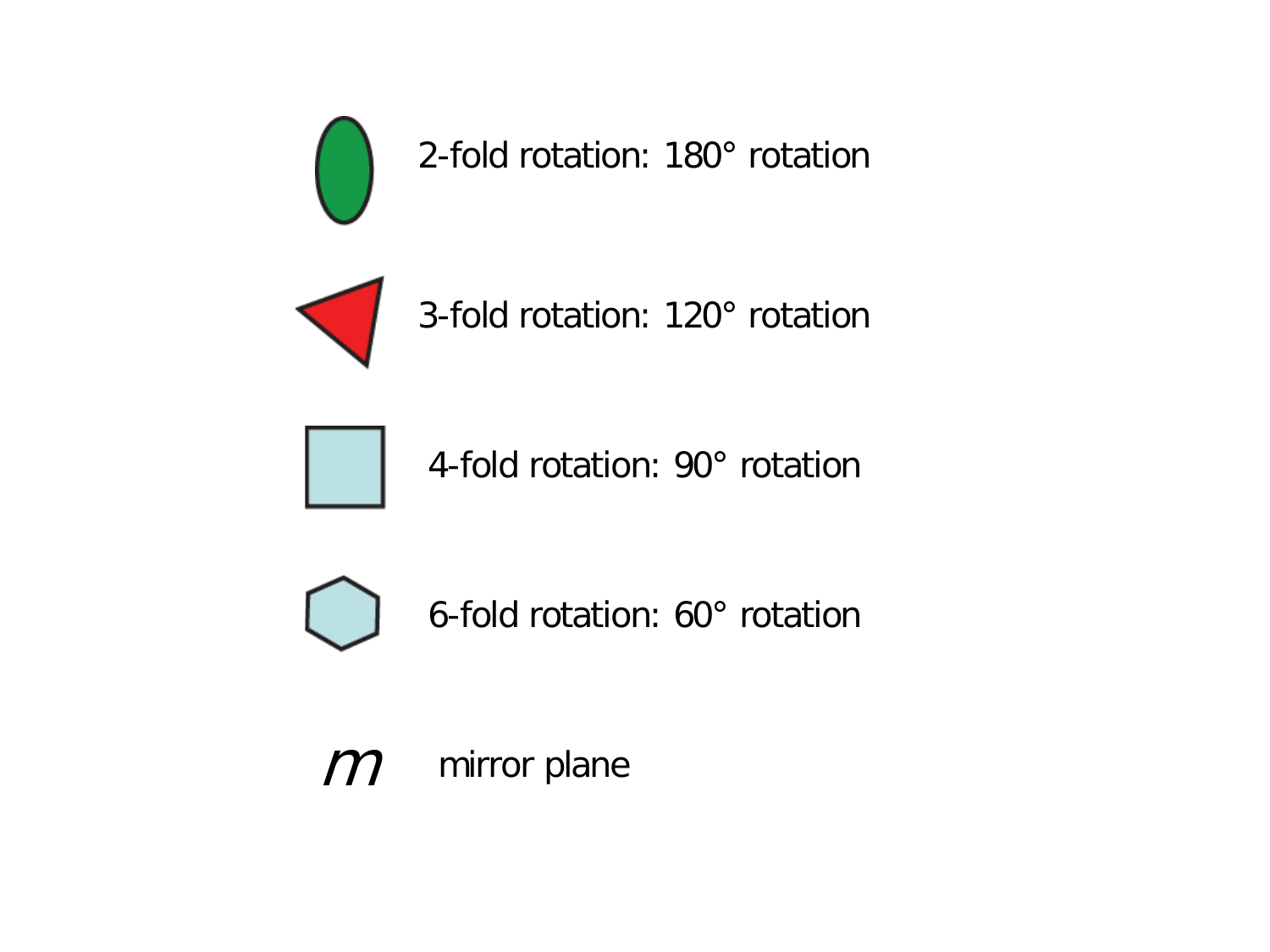#### The combining of the single operations, rotation and inversion, generates a *rotoinversion operation*.



360°

This may be viewed in one of two ways. Either, think of the diagram as two independent objects, a right hand in the upper hemisphere, and a left hand in the lower hemisphere.

The rotoinversion is the symmetry operation required to transpose one object onto the other.

In this operation, rotate the hand through 360° and invert.

NOTE: 2D inversion results in *congruent pairs*. 3D roto-inversion in *enantiomorphic pairs.*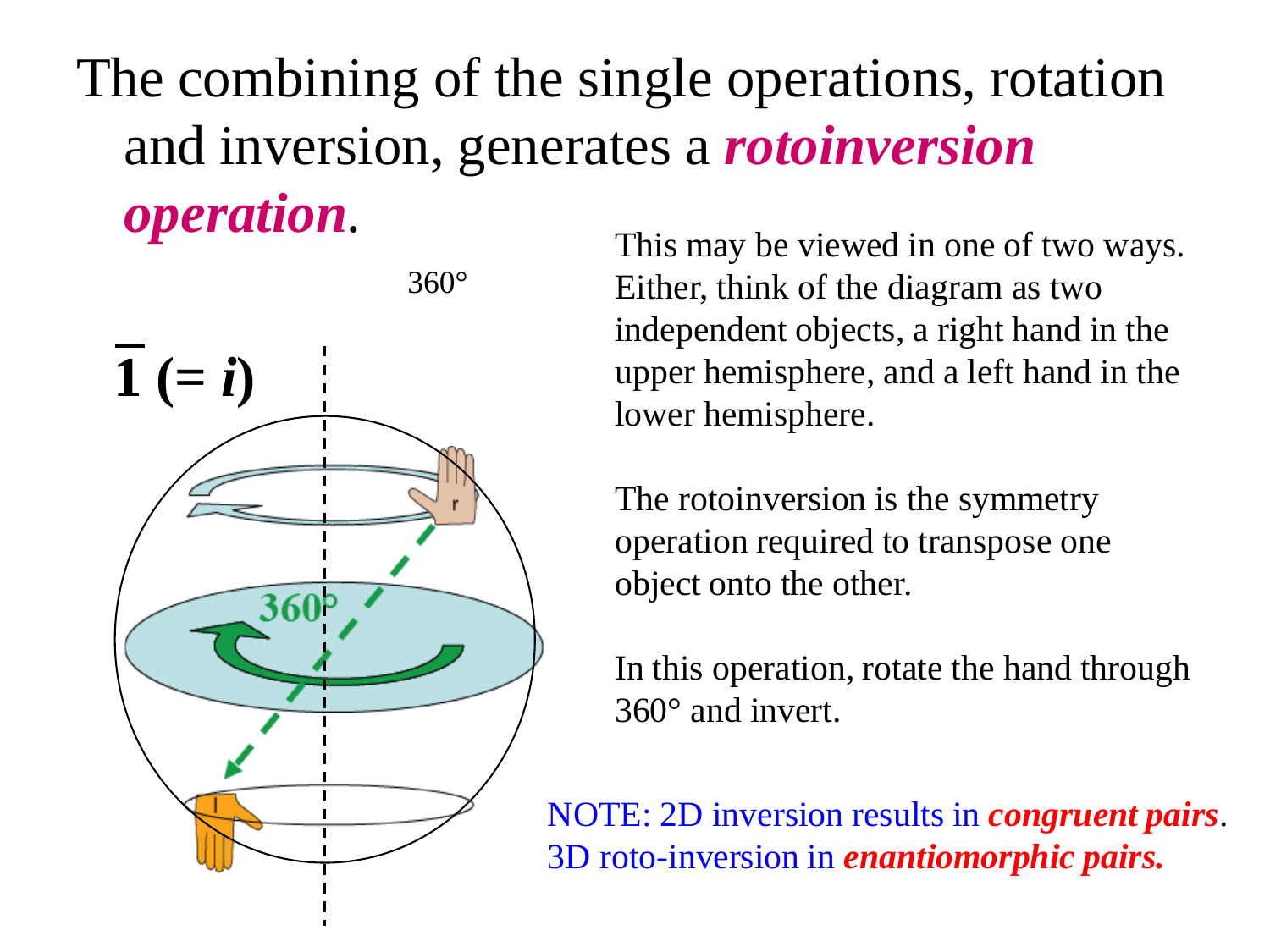

These figure shows a rotoinversion operation with  $n = 2$ .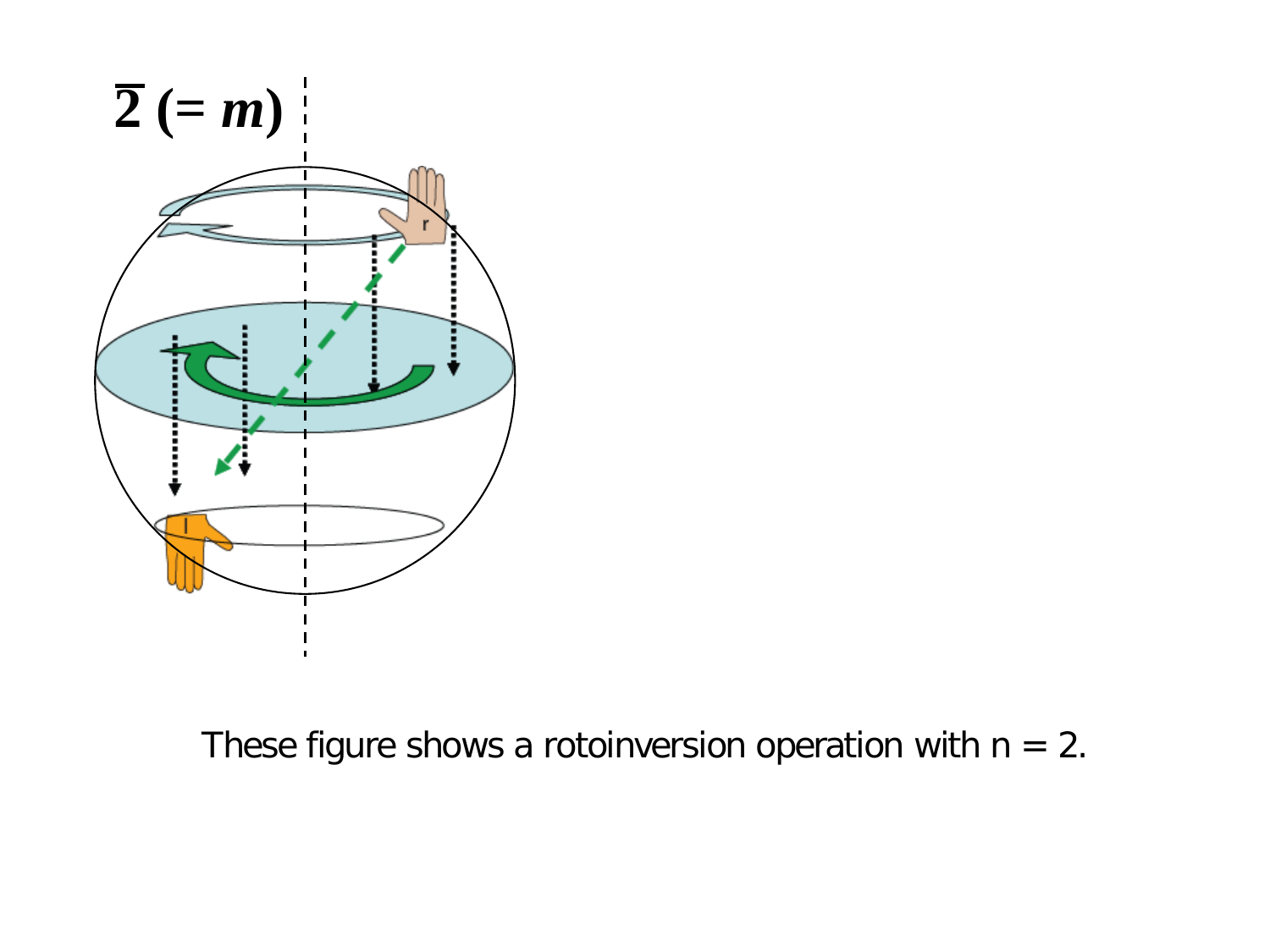Thumb pointing out towards you.



**A second 3 rotoinversion returns the unit cell to its original position.**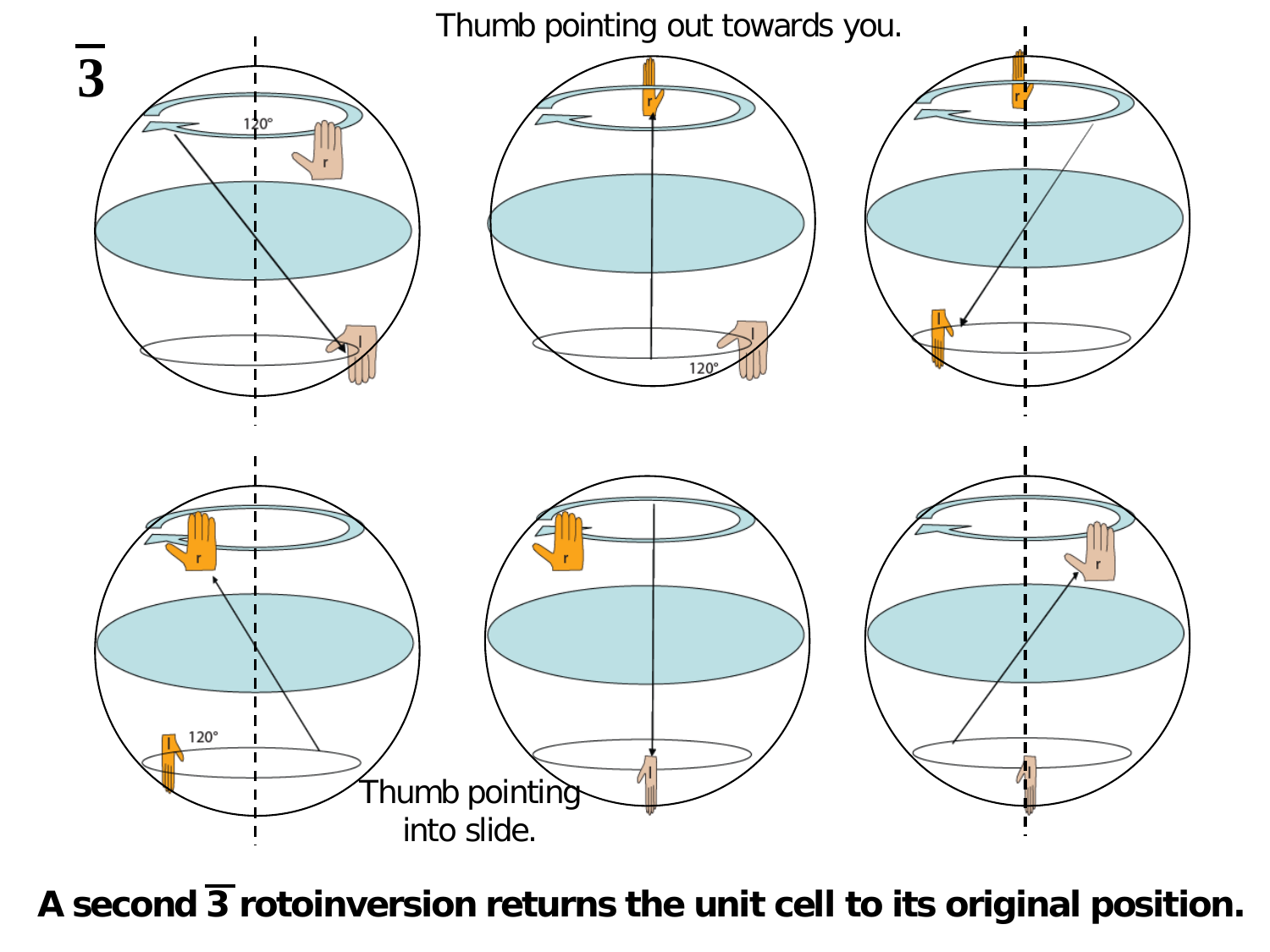#### Simple Combination Systems

Combining various axes of rotation to generate regulate three dimensional patterns.

2-fold rotation  $+$  2-fold rotation  $-$  4-fold rotation  $+$  2 x 2-fold rotation



A 3 2 1

Vertical 2-fold axis (C) operates a 2-fold rotation on A. This generates a second, identical axis B.

In this example, the 4-fold axis generates three identical 2-fold axis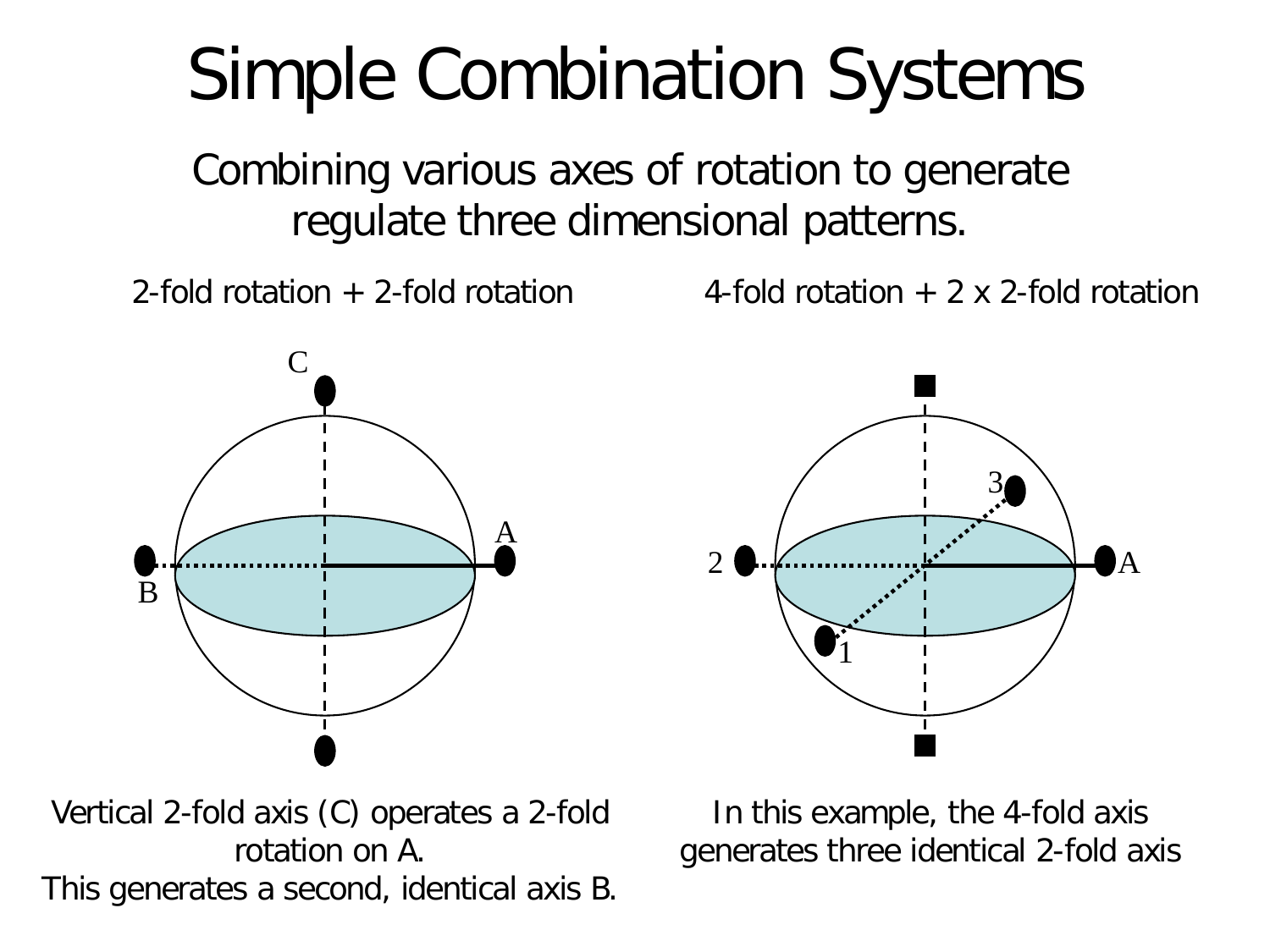

Remember – thinking with respect only to rotation – this new pattern has two new independent sets of 2-fold rotation. The first is highlighted by the  $\circ$  markers. This set, themselves generate the second set of 2-fold rotations indicated by the  $\bullet$  markers.

If we insert a "unit cell" we can track what happens as each symmetry operation is executed.

> Viewing the image from above (down the 4 fold axis), 4-fold rotation of the original "R Я" results in the following distribution.



**To test this, try it out on a circle of paper, marked with the "unit-cell".**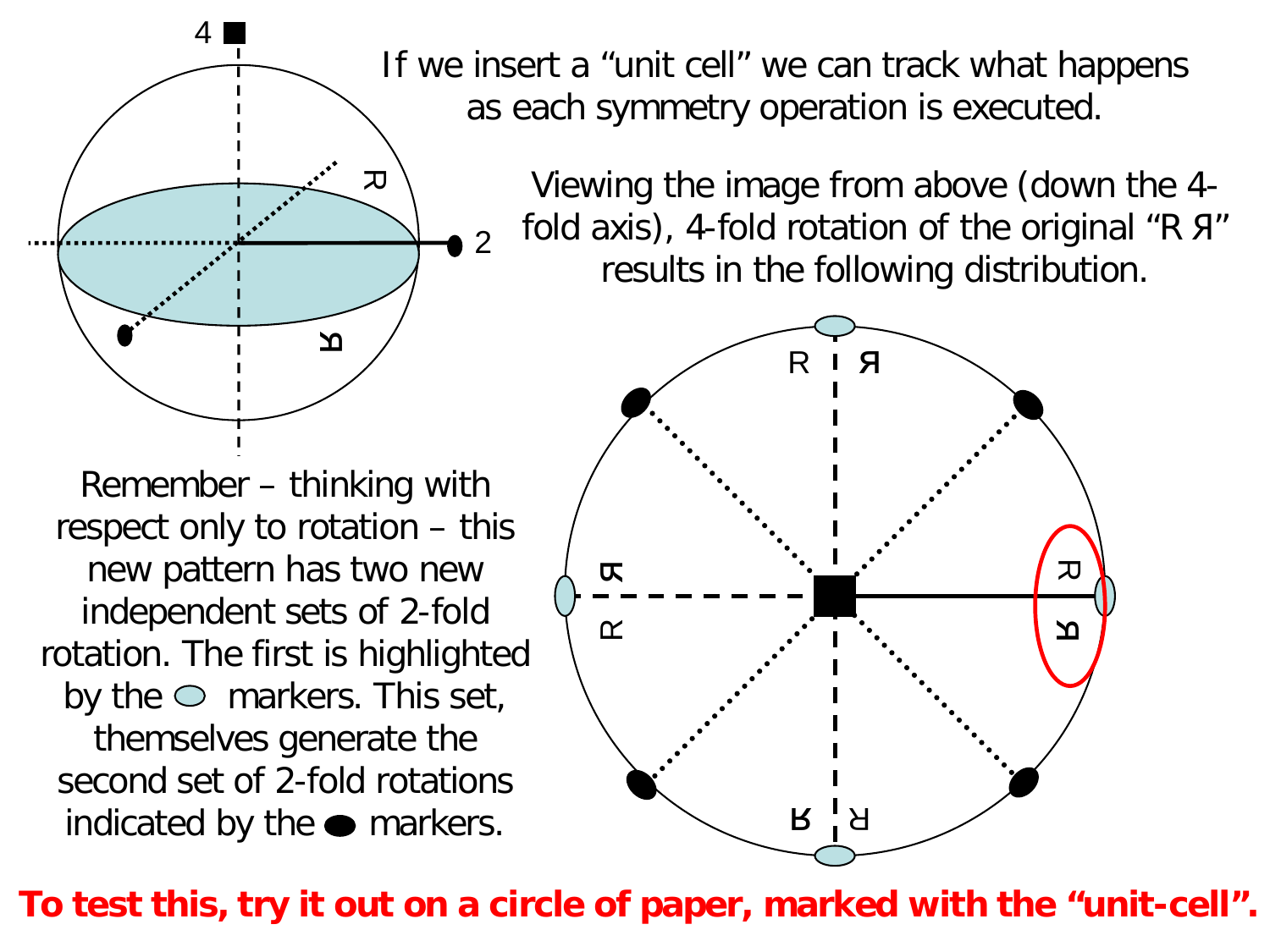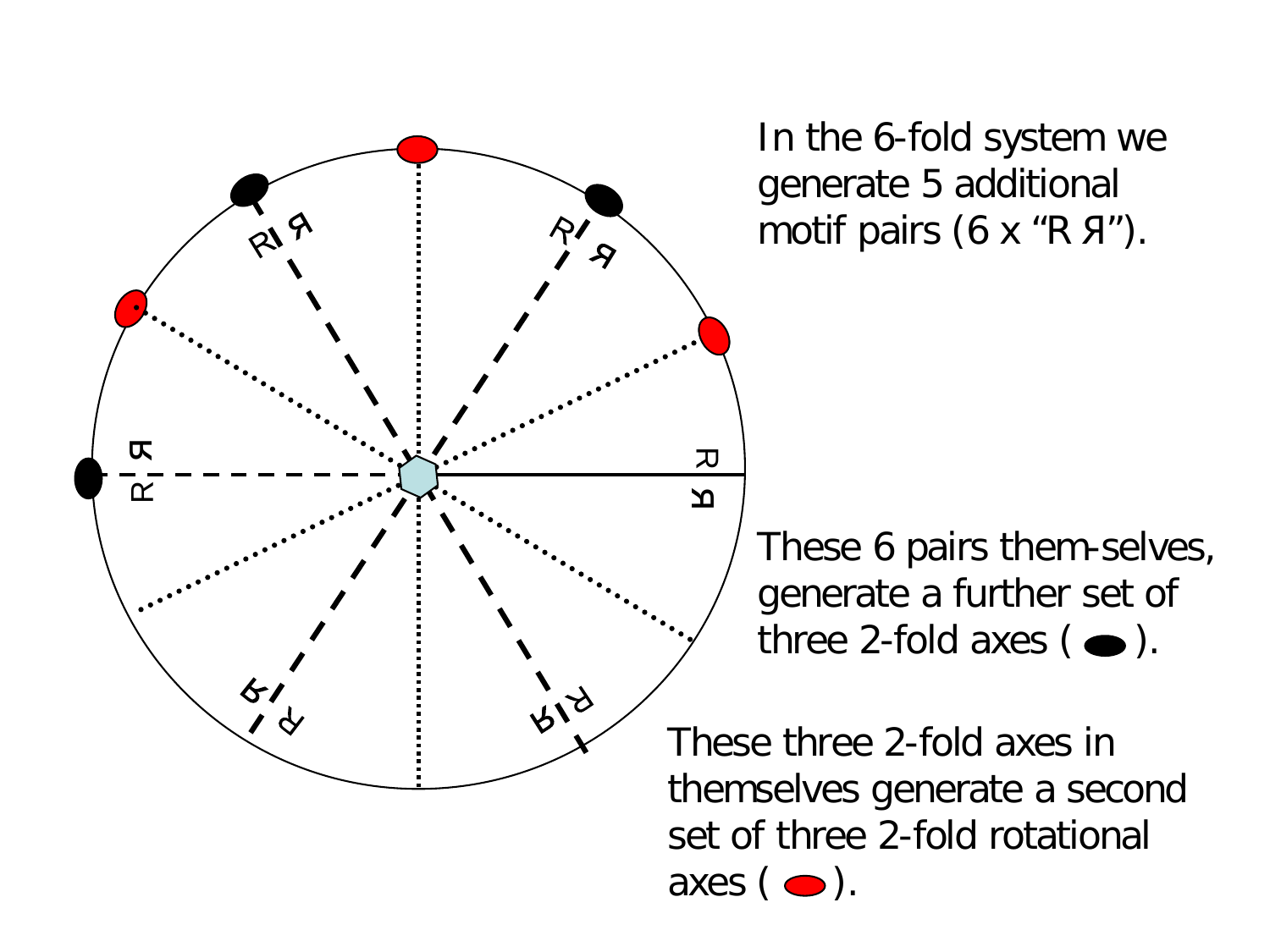

Motif is generated via a 4-fold axis, a set 2-fold axes, and subsequently, a second set of 2-fold axes. The short-hand notation for this combination is 422.

Here, the motif is generated via a 6-fold axis, a set of 2 fold axes, and subsequently, a second set of 2-fold axes. The short-hand notation for this combination is 622.





In a trigonal system there are only two rotational symmetries. The short-hand notation is 32.

**NOTE: The short-hand notation does not tell you how many axes of rotation are present, merely which operations are present.**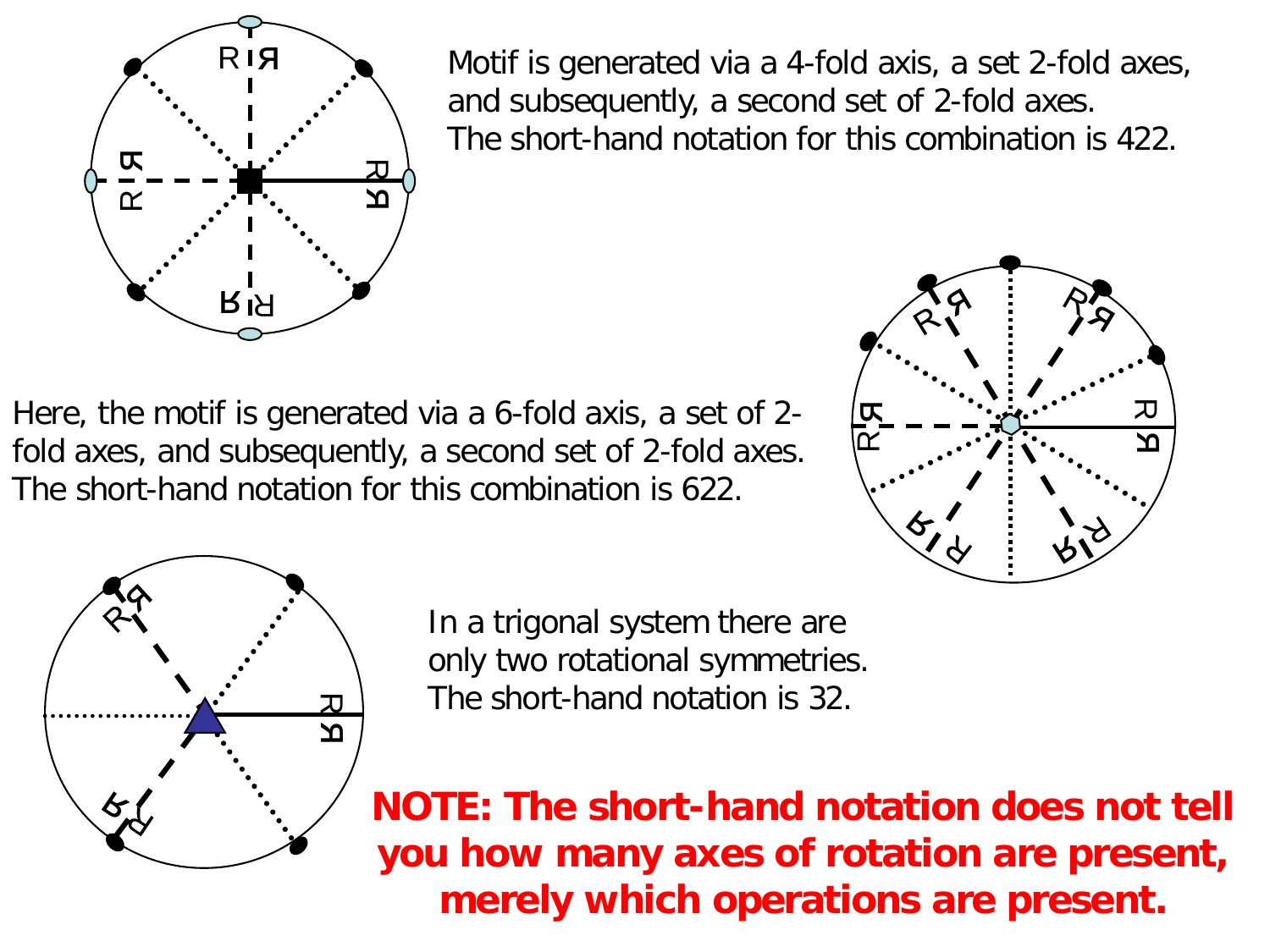A cube (or similar isometric shape) has very special symmetry. It has a very high degree of symmetry.

Can we identify the operations?

3 x 4-fold axes

4 x 3-fold axes

6 x 2-fold axes

Label  $= 432$ 

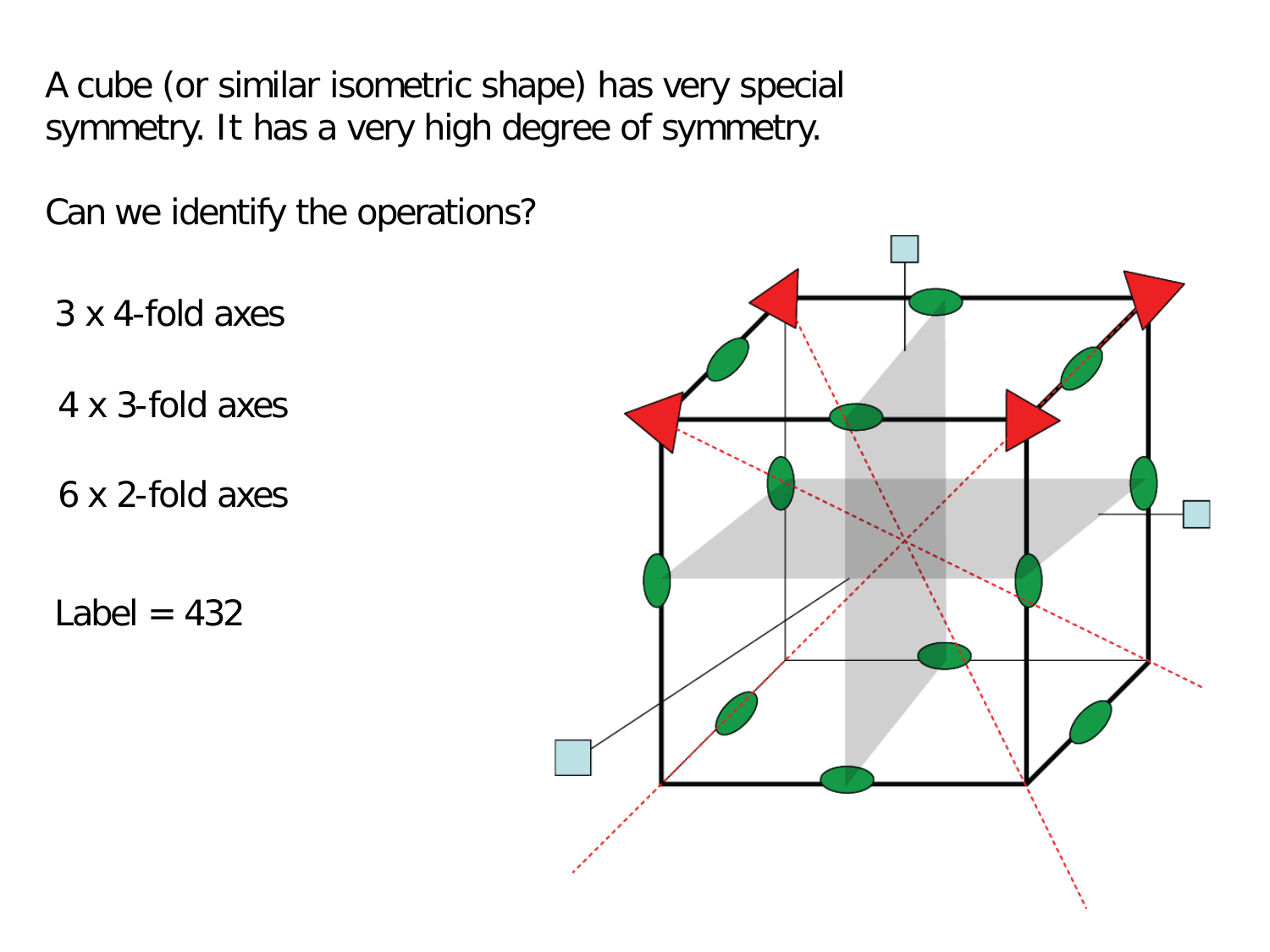#### Combining Rotation and Mirrors





Mirror is in plane of "paper"

What would a projection of 
$$
\frac{6}{m}
$$
 look like?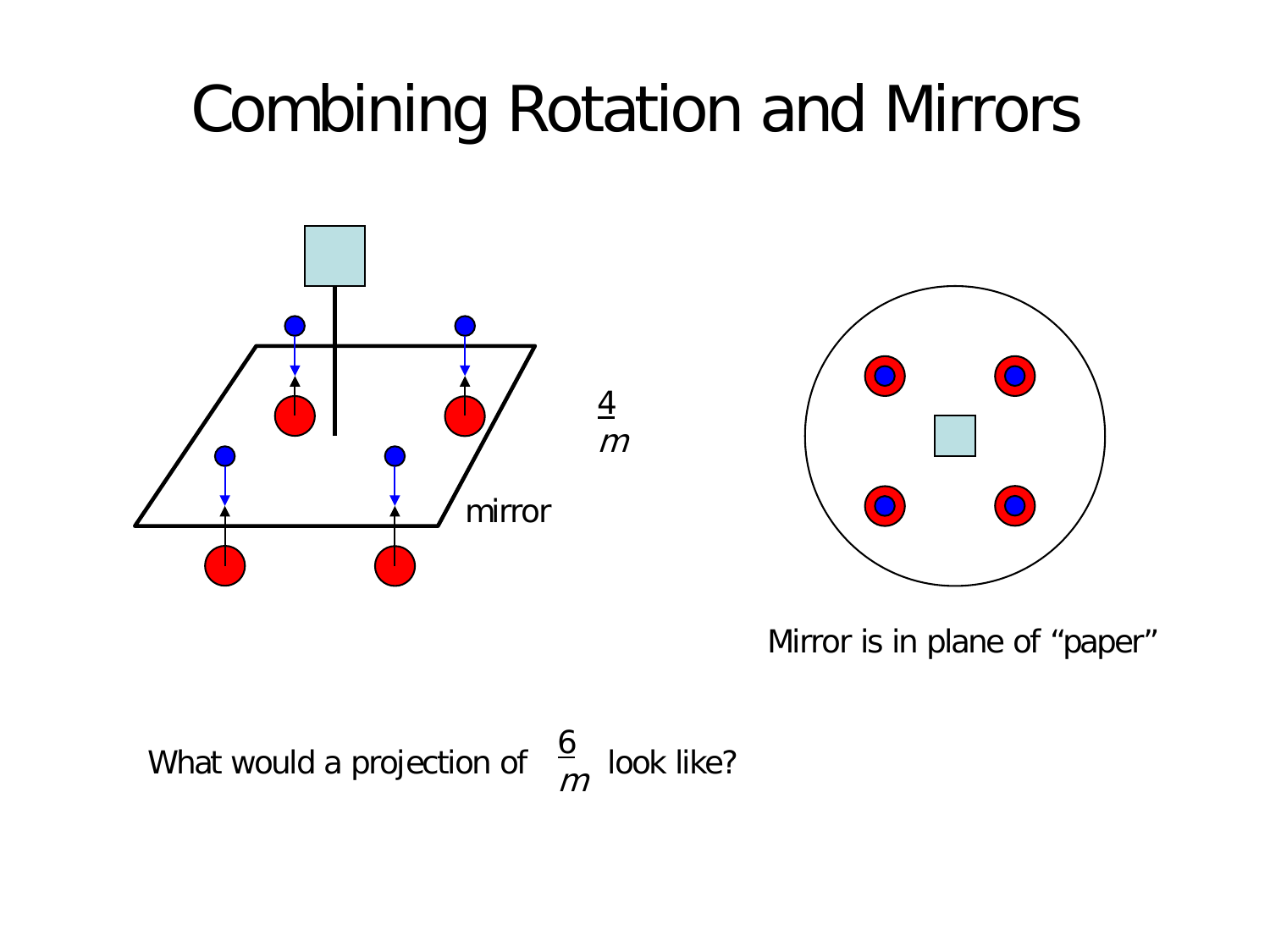

Motifs above the horizontal plane (upper hemisphere) denoted by solid dots. Those below the page (lower hemisphere) are indicated by open circles. Dotted lines indicate "no mirrors". Solid lines indicate the position of mirror planes.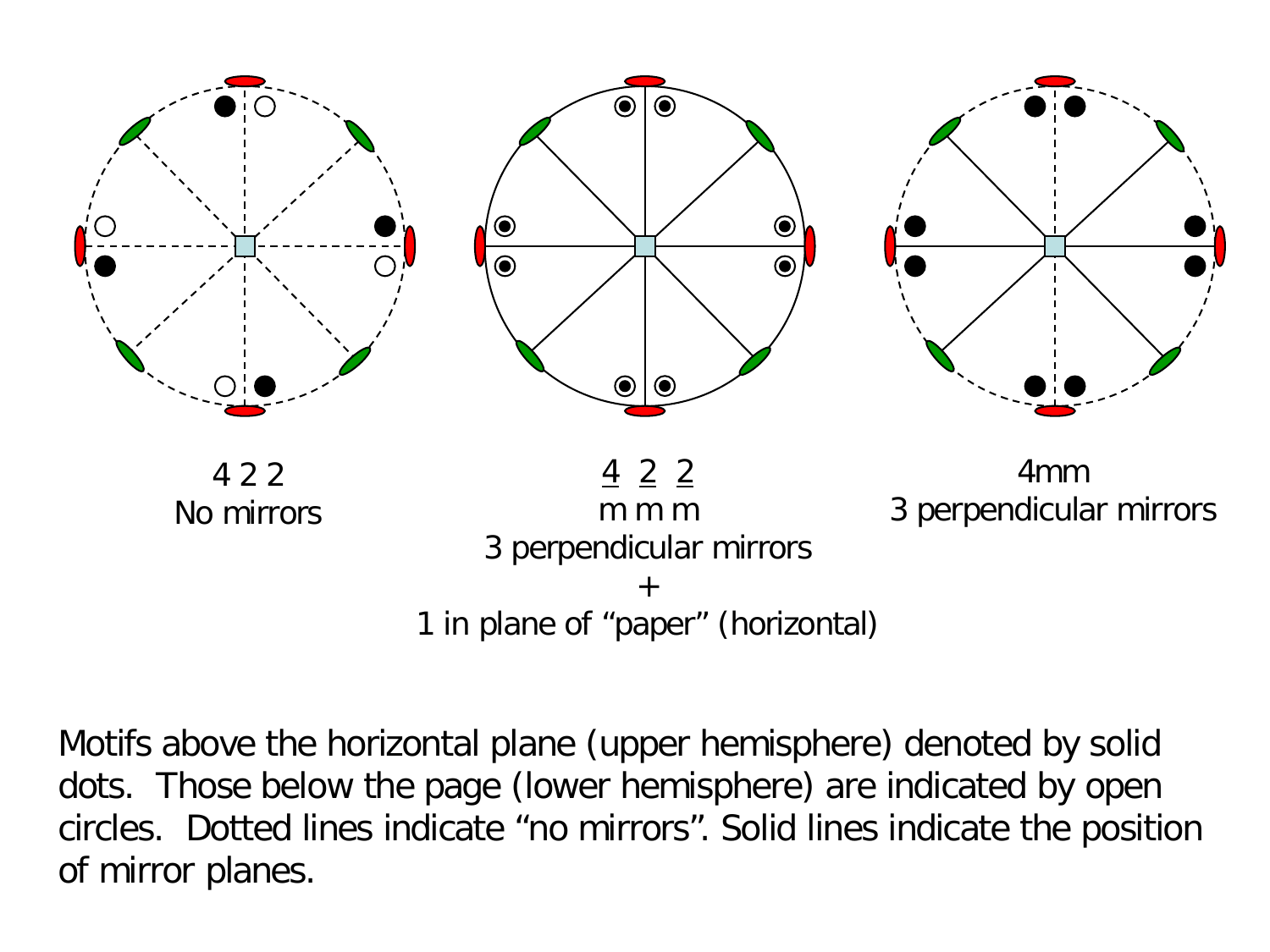# 3D operations

Screw axes: created by specifying a translation distance and a rotation angle

Rotoinversions:

 $2$ -fold: 180° + inversion = mirror plane (*m*) 3-fold: 120° + inversion 4-fold: 90° + inversion 6-fold:  $60^\circ$  + inversion =  $3/m$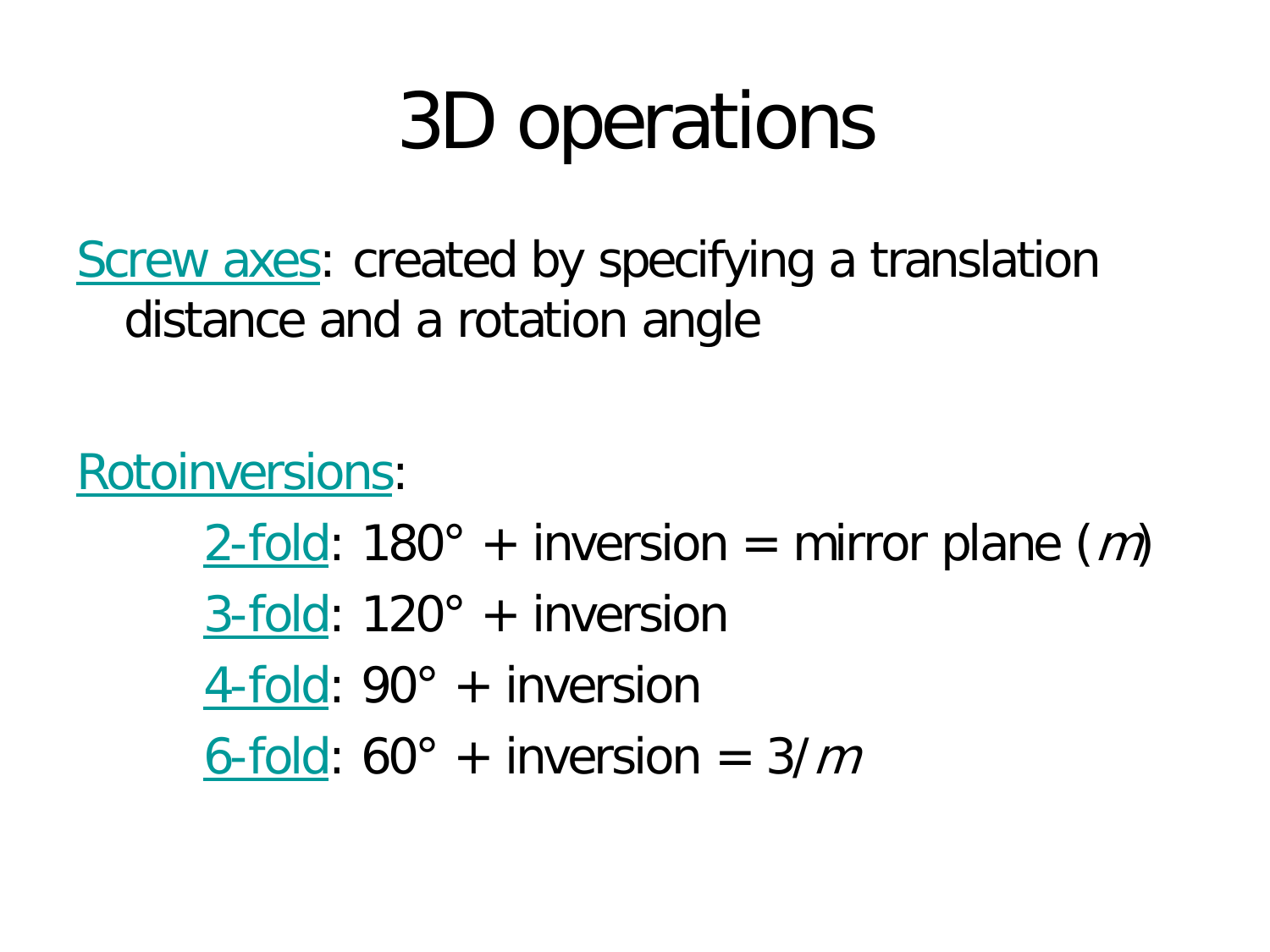## combinations of 3D operations

Must combine rotation & reflection with inversion and rotoinversion to generate the 32 point groups or crystal classes

X,Y,Z coordinate reversals: z-y plane reflection rotation around z inversion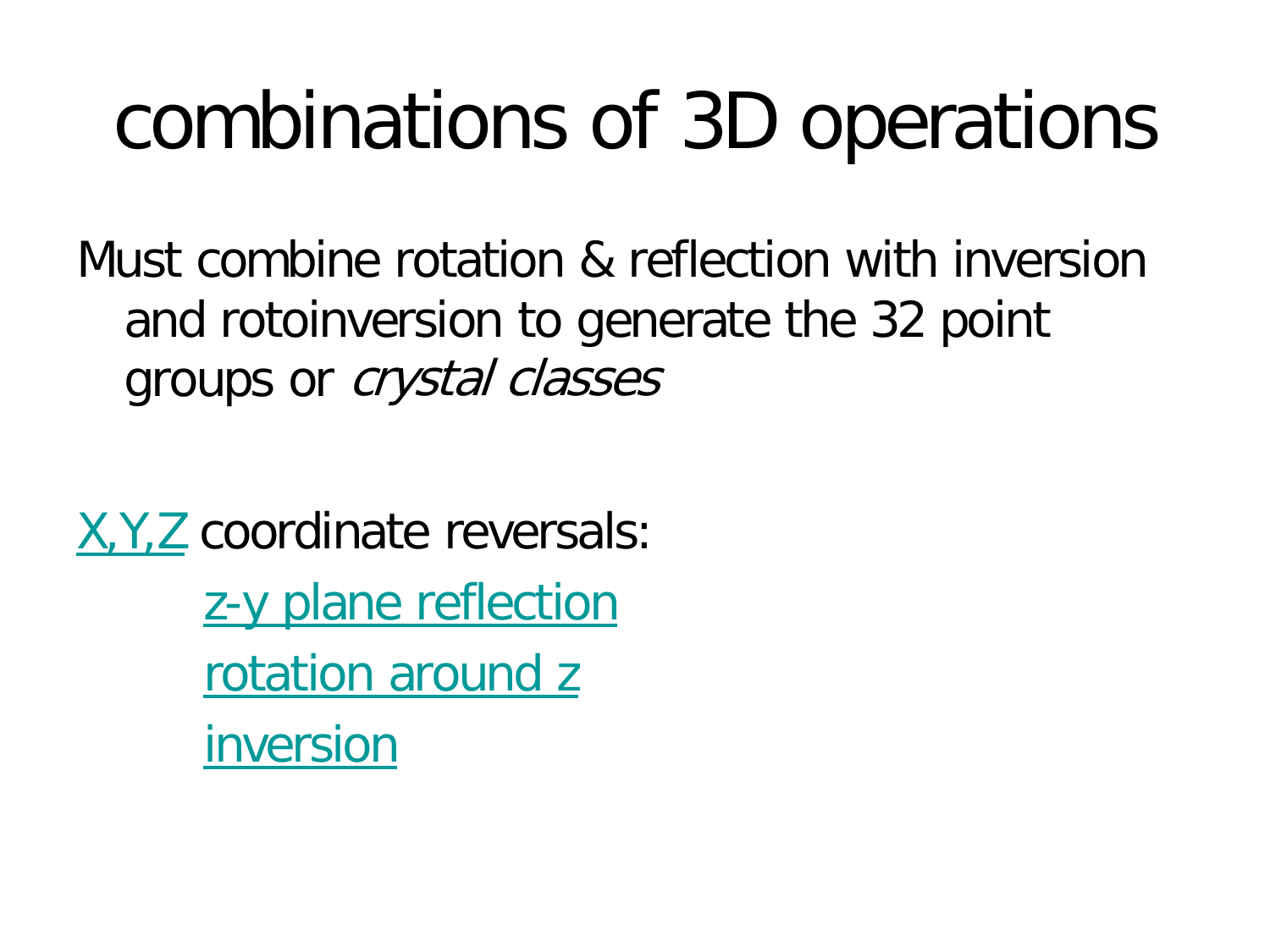### Review

Rotation axes (n, where  $n=1, 2, 3, 4$  and 6).

Rotoinversion axes ( $\overline{1}$ ,  $\overline{2}$ ,  $\overline{3}$ ,  $\overline{4}$  and  $\overline{6}$ ).

Combination of rotation axes (622, 422, 222, 32).

And combined rotation with mirrors (i.e. 6/m 2/m 2/m)

As well as glide (g) and translation (t).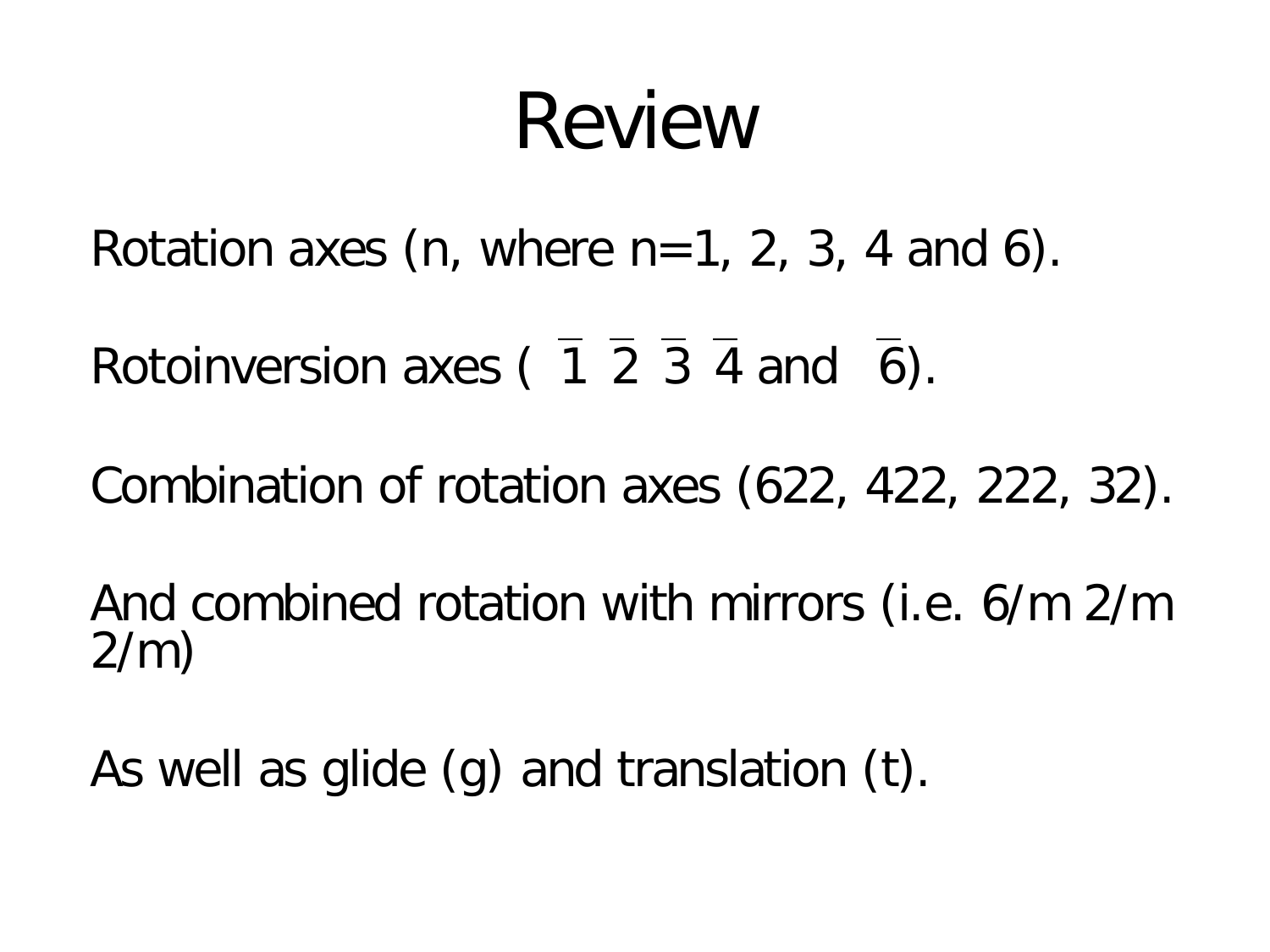#### A reflection produces a mirror image across a mirror plane **(m)**